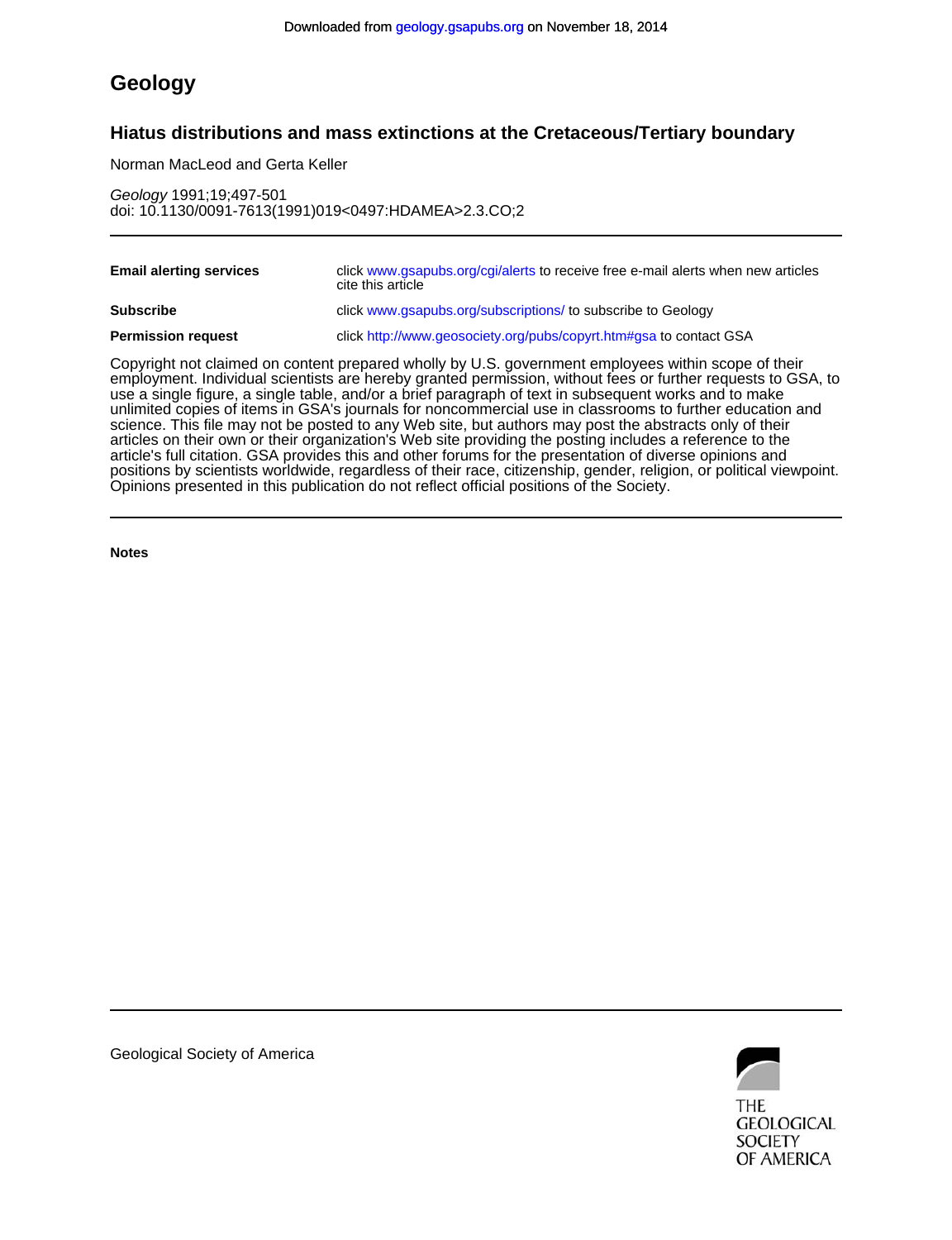# Hiatus distributions and mass extinctions at the Cretaceous/Tertiary boundary

**Norman MacLeod, Gerta Keller** 

Department of Geological and Geophysical Sciences, Princeton University, Princeton, New Jersey 08544

#### **ABSTRACT**

**Much disagreement over the interpretation of data bearing on various Cretaceous/Tertiary (K/T) extinction scenarios results from a failure to view these data within their appropriate stratigraphie context. Combined biostratigraphic and chronostratigraphic analyses of K/T boundary sequences have revealed systematic differences in patterns of sediment accumulation within continental-shelf and deep-sea depositional settings. Although virtually all deepsea boundary sequences are marked by intervals of nondeposition or hiatus formation during the latest Cretaceous and earliest Tertiary, many continental shelf-slope sequences appear to be temporally complete over this same interval. This differential pattern of sediment accumulation can be related to the latest Maastrichtian-earliest Danian sea-level rise, during which deep-sea sediment-accumulation rates would be expected to drop as the locus of sediment deposition migrated across the continental shelf. Our data suggest that the abrupt shifts in carbon-isotope abundances, single-peak Ir anomalies, and apparently instantaneous mass extinctions of marine plankton—which are routinely reported from deep-sea K/T boundary sequences and used to support a causal relation between Late Cretaceous bolide impacts and K/T mass extinctions—may be artifacts of a temporally incomplete (or extremely condensed) deep-sea stratigraphie record.** 

#### **INTRODUCTION**

After more than 10 years, the intense debate over causal mechanisms for mass extinctions at the Cretaceous/Tertiary (K/T) boundary appears to have reached an impasse. Neither the advocates of terrestrial (volcanism, mantle plume, global cooling, sea-level rise) nor extraterrestrial (impact, extinction periodicity) hypotheses have been able to achieve a consensus within the scientific community because neither group can successfully account for certain problematical data. For example, the impact hypothesis, as advocated by Alvarez et al. (1980, 1982,1984), focuses on the incidence of anomalously high concentrations of Ir and other platinum-group elements at various K/T boundary sites, but ignores the role that long-term environmental changes may have played in reducing both the diversity and geographic distribution of species prior to the impact. Likewise, the recently proposed mantle-plume hypothesis (Loper and McCartney, 1986, 1988; Courtillot and Besse, 1987) provides a plausible explanation for Ir enrichment and global environmental forcing, yet it fails to address the implications of shocked quartz in a number of K/T boundary sequences.

We believe that much of this confusion can be attributed to a general lack of appreciation for the complexity of the marine environments within which these K/T boundary sediments were deposited as well as an oversimplified approach to chronostratigraphic inference. Observations from more than 50 different stratigraphic sequences, representing a large number of terrestrial and marine depositional settings, have been cited in support of numerous alternative hypotheses. Incredibly, almost all of these studies assume that the stratigraphie records preserved at each of these localities are temporally complete, despite the fact that the discontinuous nature of sediment accumulation (especially during intervals of eustatic sea-level fluctuation) is well known. Therefore, it is with good reason that many earth scientists and oceanographers have remained skeptical of various catastrophic extinction scenarios in that they are based on as yet undemonstrated levels of extinction synchroneity.

In order to provide the necessary chronostratigraphic and oceanographic context for interpreting K/T boundary data, we have integrated lithostratigraphic, biostratigraphic, and chronostratigraphic observations from 15 densely sampled K/T boundary sections and cores (including El Kef, Tunisia; Brazos River, Texas; Caravaca, Agost, and Sopelana, Spain; Lattengebirge, Germany; Hor Hahar, Sinai, Ben Gurion, Ein Mor, and Zofar, Israel; and DSDP Sites 528 and 577). These results are reported in their entirety in MacLeod and Keller (unpublished; preprints available upon request). Herein, we demonstrate inherent differences in the biostratigraphic and chronostratigraphic records of the four most complete boundary sequences known from both deep-sea (DSDP Site 528, southeastern Atlantic, and DSDP Site 577, western Pacific) and outer-neritic and upper-slope (El Kef, Tunisia, and Brazos River, Texas) depositional environments. In addition, we propose a comprehensive chronostratigraphic-oceanographic model that accounts for many apparent physical (e.g., lithologie, minéralogie, geochemical) and biological (e.g., taxic patterns of first and last occurrences) inconsistencies among the different K/T boundary sequences.

#### **BIOSTRATIGRAPHY VS. CHRONOSTRATIGRAPHY**

During the past decade, intensive, highresolution micropaleontological studies of the K /T boundary have led to the refinement of K /T biostratigraphic zonations (see Smit, 1982; Berggren and Miller, 1988; Keller, 1988). Among microfossil groups, planktic foraminifera continue to offer the most detailed fossil record available for biostratigraphic correlation. However, just as the various K/T boundary sections differ in the extent to which they have recorded lithostratigraphic and geochemical anomalies, many also exhibit differences in the distribution of biostratigraphic datums.

Figure 1 illustrates one aspect of this biostratigraphic variability for two boundary sequences representing different marine environments. Boundary sequences deposited on continental shelves or the upper parts of continental slopes (e.g., Brazos core in Texas [Keller, 1989b], Caravaca and Agost in Spain [Canudo, 1990], and El Kef in Tunisia [Keller, 1988a]) display a more or less continuous distribution of biostratigraphic datums across the K/T boundary with little evidence for the geologically instantaneous planktic foraminiferal mass extinction often observed in deep-sea cores. The earliest Tertiary fauna of these middle-shelf to upper-slope sections often includes eight to ten species that are also present in the underlying latest Cretaceous faunas. Because these Cretaceous species are rarely found above the K/T boundary in deeper-water settings, they are often identified as reworked constituents of older deposits. This explanation is no longer tenable in all cases for the following reasons: (1) there is little independent physical evidence of reworking in the majority of outcrop sections; (2) if major sediment mixing had occurred in these sections, we would expect to see other reworked Cretaceous species in addition to the survivor fauna; and (3) recent stable-isotope analyses of faunas collected at Brazos River, Texas (Barrera and Keller, 1990), have shown that at least two Cretaceous survivor species *(H. globulosa* and *G.*   $r_{\text{at}}$  and  $r_{\text{in}}$  and  $r_{\text{out}}$  and  $r_{\text{out}}$  and  $r_{\text{out}}$  and  $r_{\text{out}}$  and  $r_{\text{out}}$  and  $r_{\text{out}}$  $\delta^{13}$ C between Maastrichtian and Danian populations. These data indicate that at least some Cretaceous species survived well into the early Tertiary. In contrast, deep-sea sequences such as Deep Sea Drilling Project (DSDP) Sites 528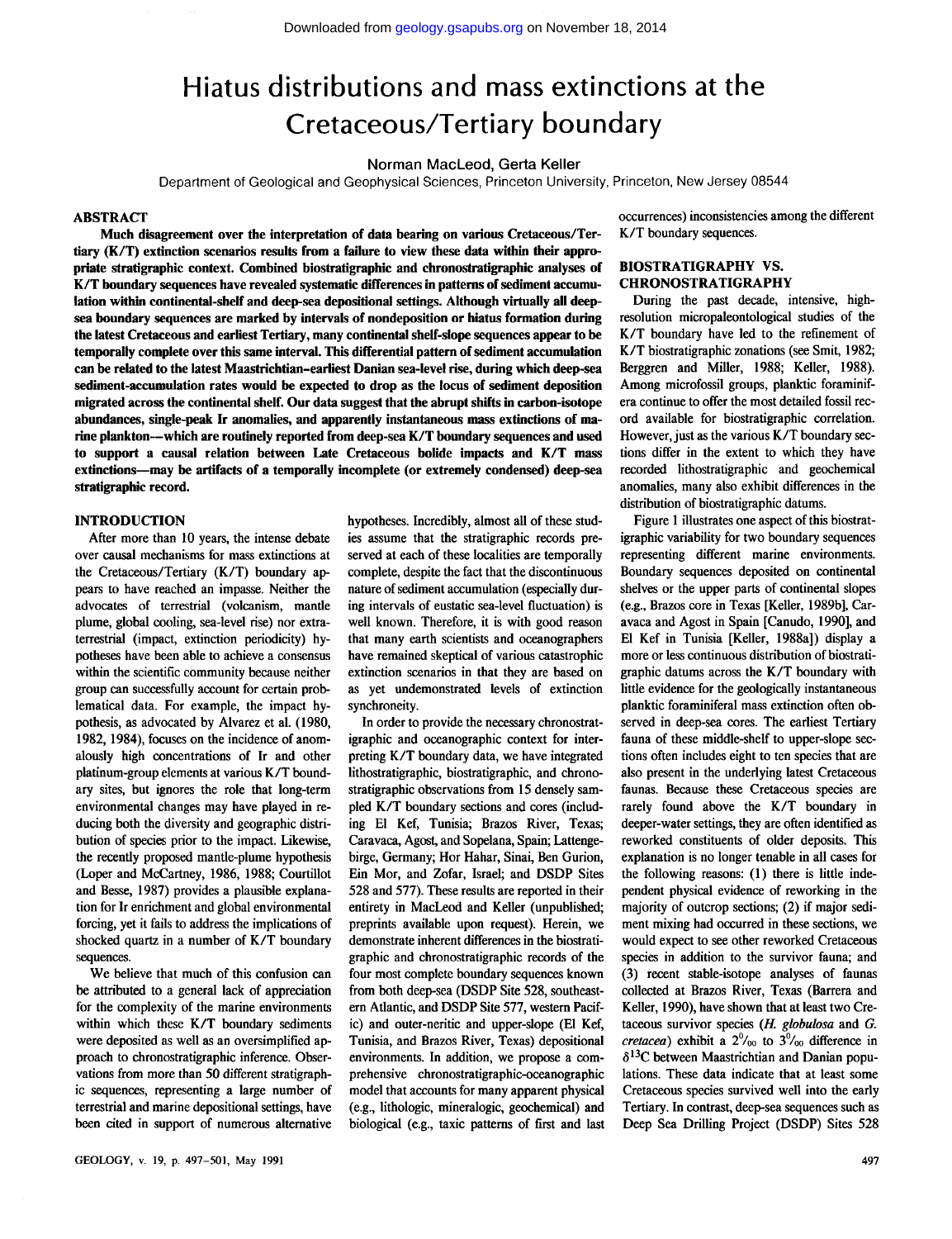(Fig. 1B) and 577 usually exhibit a large discontinuity in the distribution of biostratigraphic datums coincident with the K/T boundary. Most paleontologists have come to associate this deepsea pattern of planktic foraminiferal turnover with catastrophic mass-extinction scenarios.

Along with these discrepancies in the distribution of biostratigraphic datums, the relative sequence or rank order of taxic first-appearance datums (FADs) and last-appearance datums (LADs) among the various boundary sequences is often highly variable (Table 1). A quantitative chronostratigraphic study of lowermost Tertiary biostratigraphic markers has indicated that correlations based on some standard biozonedefining taxa (e.g., S. pseudobulloides FAD, S. triloculinoides FAD) could incorporate age differences of as much as 250000 yr (MacLeod and Keller, unpublished). These results provide strong grounds upon which to question previous, biostratigraphically based, temporalcompleteness estimates for K/T boundary sections and cores.

#### **CHRONOSTRATIGRAPHIC-OCEANOGRAPHIC MODEL**

Even within the depositionally favorable environments of the deep sea, hemipelagic and



Figure 1. Patterns of biostratigraphic datum occurrence across K/T boundary at middle-neritic (A) and deep-sea (B) boundary sequence illustrating more discontinuous nature of deep-sea biostratigraphic record. Bar with lower tick mark represents last-appearance datum (LAD); bar with upper tick mark represents first-appearance datum (FAD). Brazos core data from Keller (1989a); Deep Sea Drilling Project (DSDP) Site 528 data from D'Hondt (1989).

pelagic sequences often contain intervals of either temporally condensed or expanded sediment accumulation as well as both local and global hiatuses of varying duration (Moore et al., 1978; Keller and Barron, 1983, 1987). Additionally, recent global stratigraphic surveys have demonstrated that both local variations in depositional setting (e.g., neritic vs. bathyal) and eustatic sea-level change can dramatically affect realized levels of temporal completeness in the marine sequences (Vail et al., 1977; Schindel, 1980, 1982; Sadler, 1981; Keller and Barron, 1983, 1987; Anders et al., 1987; Haq et al., 1987; Keller et al., 1987; Loutit et al., 1988). Because those K/T boundary sequences that have been used to test various extinction hypotheses encompass a wide variety of marine depositional environments and because large fluctuations in eustatic sea level did occur during the K/T transition (Haq et al., 1988), it is reasonable to expect that at least some of the observed faunal differences might result from characteristic variations in the temporal fidelity of the K/T boundary stratigraphic record.

Figure 2 illustrates temporal completenesssediment-accumulation rate models for boundary sequences from El Kef (Tunisia), the Brazos River (Texas), and DSDP Site 528 (Walvis Ridge, southeastern Atlantic). In these graphic correlation diagrams (see Shaw, 1964; Edwards, 1983, 1989), the observed occurrences of individual biostratigraphic datums have been plotted against the expected composite datum sequence (see Table 1). On the basis of these event distributions, lines of correlation can be drawn that map each section onto the K/T composite, quantify relative rates of sediment accumulation (slopes of the segments of the lines of correlation), and provide information on the lithostratigraphic position and relative duration of depositional hiatuses (vertical segments). As shown in Figure 2, the middle- to outer-neritic boundary sequences at El Kef and Brazos River appear to contain a virtually complete record of sediment accumulation through the K/T transition. In contrast, biostratigraphic data from the deep-sea boundary sequence at Site 528 reveal that a sizable portion of the overlying basal Tertiary, including all of the planktic foraminiferal biozone P0, is either missing or extremely condensed (data from D'Hondt, 1989). Furthermore, distributions of biostratigraphic datums in the sequences at El Kef and in the Brazos core sections reveal that even though all planktic foraminiferal biozones are present, they may still contain depositional hiatuses within Zones P0 and P1a.

The relative chronostratigraphy provided by graphic correlation analysis in Figure 2 can be related to K/T geochronology by a regression analysis of the predicted positions of radiometrically dated events within the K/T composite on the radiometric dates themselves (radiometric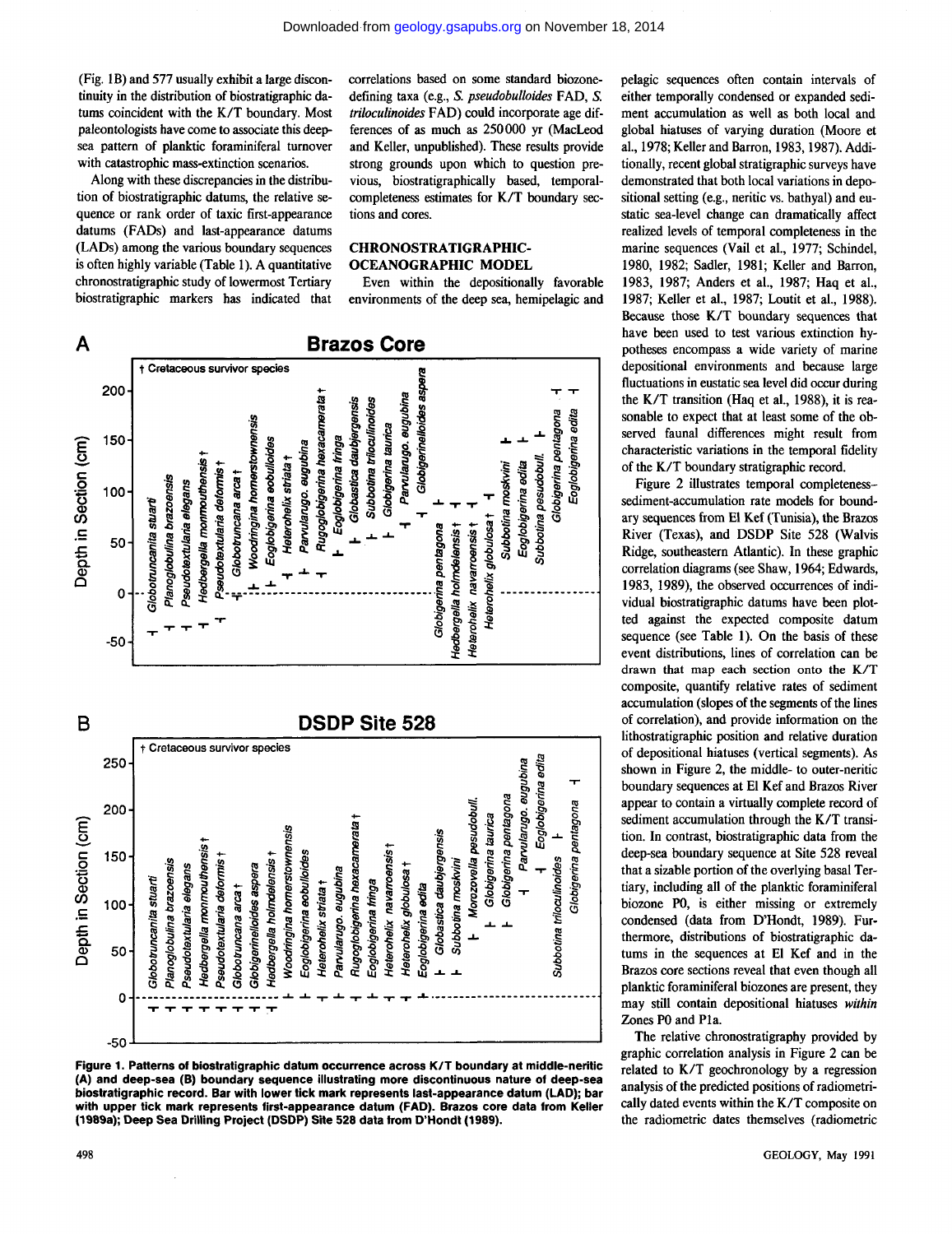|  | Datums                                  | Composite<br>(CRU) | Middle Shelf - Upper Slope |                               |                                 |                                         | Deep Sea                             |                         |
|--|-----------------------------------------|--------------------|----------------------------|-------------------------------|---------------------------------|-----------------------------------------|--------------------------------------|-------------------------|
|  |                                         |                    | El Kef<br>(cm)             | Brazos-1<br>(c <sub>m</sub> ) | Brazos-CM4<br>(c <sub>m</sub> ) | <b>Brazos Core</b><br>(c <sub>m</sub> ) | <b>Site 528</b><br>(c <sub>m</sub> ) | <b>Site 577</b><br>(cm) |
|  | 1. Eoglobigerina fringa FAD             |                    |                            | 20                            | 5                               | 38                                      | ٥                                    |                         |
|  | 2. Woodringina hornerstownensis FAD     | 17                 | 22                         | 9                             | 5                               | 5                                       | 0                                    |                         |
|  | 3. Eoglobigerina edita FAD              | 20                 | 62                         | 85                            |                                 | 149                                     | 0                                    |                         |
|  | 4. Parvularugoglobigerina eugubina FAD  | 54                 | 57                         | 100                           | 35                              | 20                                      | 0                                    |                         |
|  | 5. Globigerina taurica FAD              | 91                 | 137                        | -                             | 105                             | 55                                      | 75                                   | 62                      |
|  | 6. Subbotina moskvini FAD               | 111                | 400                        |                               | 105                             | 148                                     | 23                                   | 50                      |
|  | 7. Globastica daubiergensis FAD         | 113                | 262                        |                               | 85                              | 50                                      | 23                                   | 21                      |
|  | 8. Subbotina pseudobulloides FAD        | 122                | 350                        |                               | 135                             | 155                                     | 60                                   | 122                     |
|  | 9. Globigerina pentagona FAD            | 145                | 302                        |                               | 125                             | 88                                      | 75                                   | 122                     |
|  | 10. Parvularugoglobigerina eugubina LAD | 400                | 500                        | 170                           | 100                             | 68                                      | 113                                  | 39                      |

|  |                       | TABLE 1. SELECTED EARLY TERTIARY PLANKTIC FORAMINIFERAL DATUM LEVELS FOR COMPOSITE, NERITIC, |  |
|--|-----------------------|----------------------------------------------------------------------------------------------|--|
|  | AND DEEP SEA SECTIONS |                                                                                              |  |

Note: FAD = First Appearance Datum. LAD = Last Appearance Datum. CRU = Composite Reference Units. All boundary section datum levels given in centimeters above the K/T boundary (as defined by the first appearance of Tertiary taxa). Datum numbers are the same as those shown in Fig. 2. Complete Early Tertiary Composite Reference Section available upon request from the authors.



**Figure 2. Graphic correlations with K/T composite. A: El Kef, 0-600 cm. B. El Kef (detail), 0-175 cm. C: Brazos core. D: DSDP Site 528 (D). O = lastappearance datum (LAD) of Tertiary taxa, 6 = LAD of Cretaceous survivor taxa, • = first-appearance datum (FAD). Datum numbers refer to following biostratigraphic events:** 1 = **Eoglobigerina fringa FAD, 2 = Woodringina homerstownensis FAD, 3 = Eoglobigerina édita FAD, 4 = Parvularugoglobigerina eugubina FAD, 5 = Globigerina taurica FAD, 6 = Subbotina moskvini FAD, 7 = Globastica daubjergens/'s FAD, 8 = Subbotina pseudobulloides FAD, 9 = Globigerinà pentagona FAD, 10 = Parvularugoglobigerina eugubina LAD. Lines of correlation: solid = "worst case" correlation model in which variations in sediment-accumulation rates and hiatus durations have been maximized, dashed = "best case" correlation model in which variations in sediment-accumulation rates and hiatus durations have been minimized, inclined = interval of net sediment accumulation, vertical = lithologie position (X axis) and relative temporal duration (Y axis) of depositional hiatus. CRU = composite reference units. Biostratigraphic zonation above each plot is that of Keller (1988a, 1989a).**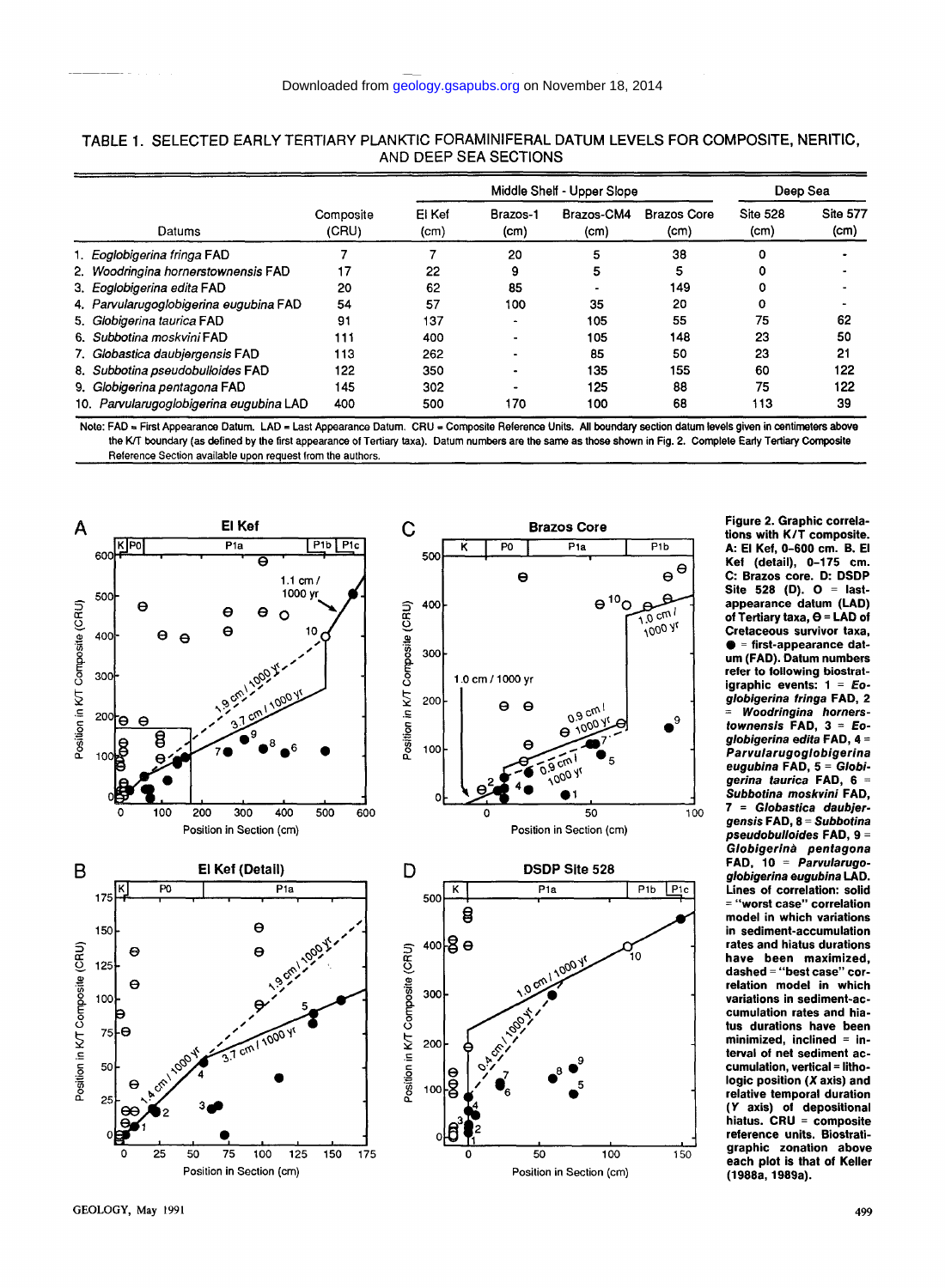data from Berggren et al., 1985; MacLeod and Keller, unpublished). Figure 3 summarizes the resulting temporal-completeness estimates for the El Kef and Brazos River sections along with those from DSDP Sites 528 and 577. These estimates reveal that from the K/T boundary through the earliest Tertiary, continental-shelf and upper continental-slope sequences contain substantially more complete temporal records than coeval intervals in the deep sea. Furthermore, the correlation of these K/T hiatusdistribution patterns to the early Tertiary sealevel curve of Brinkhuis and Zachariasse (1988) suggests a causal connection between these environmentally mediated patterns of sediment accumulation and the latest Maastrichtian-early Tertiary sea-level rise.

Recent studies of sequence stratigraphy (Haq et al., 1987, 1988; Donovan et al., 1988) have shown that the uppermost Cretaceous drop in sea level culminated just before the K/T boundary and was followed by a sea-level rise that may have amounted to as much as 130 m. The

transgression accompanying this highstand in sea level would have dramatically affected deepsea sediment-accumulation patterns by reducing the amount of terrigenous clastic sediment and organic carbon delivered to the ocean basins as the locus of sediment deposition migrated across the continental shelf. Moreover, the results of sediment starvation in deep-ocean basins during sea-level highstands are often magnified by an increase in carbonate dissolution leading to the formation of condensed intervals or hiatuses (see Vail et al, 1977; Haq et al., 1987). Shelf sequences, however, would be characterized by elevated rates of sediment accumulation during these same transgressive episodes. Observed K /T hiatus distributions for middle-neriticupper-slope and deep-sea sequences conform well to this general model.

Highstand sediment-accumulation patterns reverse during sea-level lowstands as incised valleys are cut into the newly deposited shelf sediments in response to lowering of the base level (Posamentier and Vail, 1988). These in-



**Figure 3. Extent and temporal distribution of lower Paleocene intrazonal hiatuses for sequences from El Kef, Tunisia; Brazos River, Texas; DSDP Site 528, Walvis Ridge, southeastern Atlantic; and DSDP Site 577, Shatsky Rise, western Pacific, plotted alongside K/T sea-level curve of Brinkhuis and Zachariasse (1988). White zones identify intervals of time present under both best-case and worst-case correlation models; patterned zones identify intervals of time present under best-case correlation model but missing under worst-case model; black zones identify intervals of time missing under both best-case and worst-case correlation models (see Fig. 2). CRU = composite reference units. Biostratigraphic zonation from Keller (1988a).** 

cised valley systems can result in depositional bypassing of the continental shelves and thus can renew sediment delivery to the deep sea. With this regressive pattern in mind, it is interesting to note that early Tertiary hiatus development in the neritic sequences of El Kef and Brazos River occurs during an interval of sea-level instability superimposed on the overall transgressive trend (Fig. 3).

Donovan et al. (1988) noted a similar hiatusdistribution pattern at the Braggs K/T boundary section in Alabama, and argued that the multiple Ir anomalies found within this section coincide with parasequence boundaries (maximum flooding surfaces). Our data suggest that such parasequence-influenced depositional patterns may be characteristic features of the earliest Tertiary marine record in other relatively shallow depositional settings.

#### **DISCUSSION**

Combined biostratigraphic and chronostratigraphic analyses of K/T boundary sequences have revealed systematic differences in patterns of sediment accumulation characterizing neritic and deep-sea depositional environments. Nearly all deep-sea K/T boundary sequences are marked by intervals of nondeposition or hiatus formation from the uppermost Maastrichtian through the lower Danian as a result of sediment starvation in deep ocean basins during a prolonged transgressive event. In contrast, many continental-shelf and upper-slope sequences appear to contain a temporally complete record of sediment accumulation throughout this same interval. Recognition of these differences in the nature of the marine stratigraphic record can resolve much of the continuing controversy regarding the rate of environmental change across the K/T boundary.

The apparently sudden extinction at the K/T boundary of virtually all planktic foraminiferal species has always been the primary evidence supporting a causal connection between the effects of a large bolide impact and K/T mass extinctions. However, these abrupt changes in the composition of the planktic foraminiferal fauna are confined to deep-sea sequences. Our analyses demonstrate that K/T boundary stratigraphic records within deep-sea basins are either condensed or temporally incomplete. In the coeval (but lithostratigraphically expanded) neritic and upper-slope settings at El Kef (Tunisia), Caravaca and Agost (southern Spain), and Brazos River (Texas), the same foraminiferal species record an extended faunal turnover that begins well below the K/T boundary and spans a time interval of between 200000 and 400000 yr (Keller, 1988a, 1988b, 1989a, 1989b; Canudo, 1990).

In addition, our biostratigraphic data also suggest that the sudden shift in carbon-isotope ratios reported from many deep-sea boundary sequences and used to infer the abrupt collapse